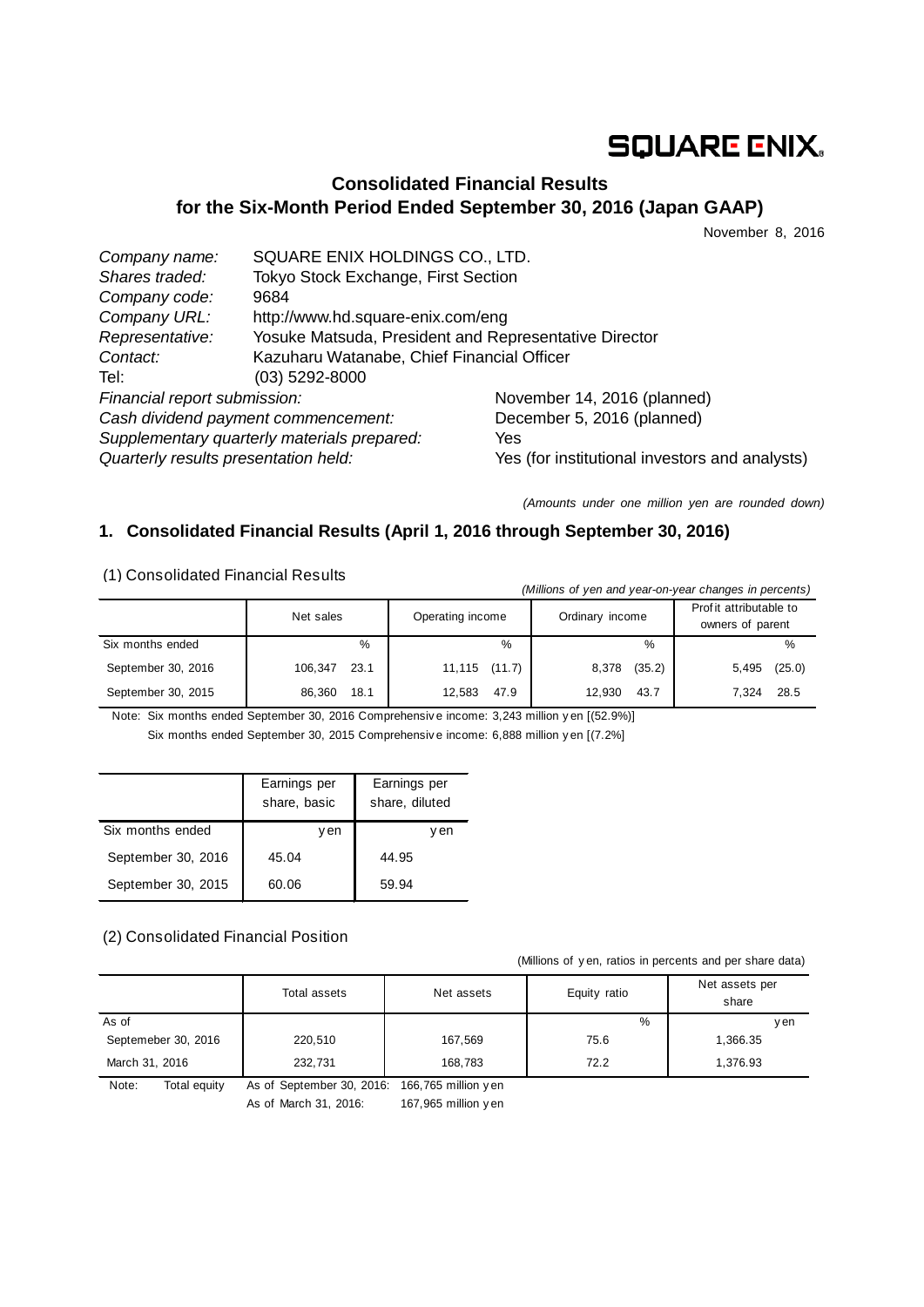### **2. Dividends**

|                                                      | Dividends per share |                         |     |               |                |  |  |
|------------------------------------------------------|---------------------|-------------------------|-----|---------------|----------------|--|--|
|                                                      | 1Q                  | 2Q<br>3Q<br>Total<br>4Q |     |               |                |  |  |
|                                                      | yen                 | yen                     | yen | yen           | Yen            |  |  |
| Fiscal year ended<br>March 31, 2016                  |                     | 10.00                   |     | 38.00         | 48.00          |  |  |
| Fiscal year ending<br>March 31, 2017                 |                     | 10.00                   |     |               |                |  |  |
| Fiscal year ending<br>March 31, 2017<br>(projection) |                     |                         |     | 31.00<br>~100 | 41.00<br>~1.00 |  |  |

Note: No change in Dividend projection from previous announcement

# **3. Consolidated Forecasts (April 1, 2016 to March 31, 2017)**

|                             | (Millions of yen, year-on-year changes in percents and per share data) |                     |                         |                    |                         |                    |                                            |                      |                       |
|-----------------------------|------------------------------------------------------------------------|---------------------|-------------------------|--------------------|-------------------------|--------------------|--------------------------------------------|----------------------|-----------------------|
|                             | Net sales                                                              |                     | Operating income        |                    | Ordinary income         |                    | Profit attributable to<br>owners of parent |                      | Earnings<br>per share |
| Fiscal year                 |                                                                        | %                   |                         | %                  |                         | %                  |                                            | %                    | yen                   |
| ending<br>March 31,<br>2017 | 250.000<br>$\sim$ 270.000                                              | 16.8<br>$\sim$ 26.1 | 27.000<br>$\sim$ 33.000 | 3.8<br>$\sim$ 26.8 | 27.000<br>$\sim$ 33.000 | 6.6<br>$\sim$ 30.3 | 17.000<br>$\sim$ 21.000                    | (14.5)<br>$\sim$ 5.6 | 139.39<br>~172.19     |

Note: No change in consolidated forecasts from previous announcement.

#### **Others**

- (1) Significant changes among major subsidiaries during the period: No
- (2) Adoption of special accounting treatment for quarterly consolidated financial statements: No
- (3) Changes in accounting policies, procedures, and methods of presentation for consolidated financial statements
	- 1. Changes in accounting policies due to revisions to accounting standards: Yes
		- 2. Changes other than 1.: No
		- 3. Changes in accounting estimates: No
		- 4. Retrospective restatement: No
- (4) Outstanding shares (common stock)
	- 1. Number of shares issued and outstanding (including treasury stock):

| As of September 30, 2016                                    | 122,366,996 |
|-------------------------------------------------------------|-------------|
| As of March 31, 2016                                        | 122,299,496 |
| 2. Number of treasury stock:                                |             |
| As of September 30, 2016                                    | 315,339     |
| As of March 31, 2016                                        | 313,749     |
| 3. Average number of shares during the period (cumulative): |             |
| Six-month period ended September 30, 2016                   | 122,026,599 |
| Six-month period ended September 30, 2015                   | 121,948,885 |

Disclaimer: (1) This document is a translation of the Japanese language "Kessan Tanshin" prepared in accordance with the guidelines of the Tokyo Stock Exchange. The Japanese language document shall prevail in the event any differences or discrepancies exist between this English translation and the original. (2) At the time of disclosure of this report, review procedures for quarterly financial statements pursuant to the Financial Instruments and Exchange Law had not been completed. (3) The forward-looking statements in this document are based upon the information currently available and necessarily include elements that are not entirely predictable. The achievement is not promised. Actual results may differ from the forward-looking statements in this document. (4) For additional information about forecasts, please refer to "1.Consolidated Results for the Six-Month Period Ended September 30, 2016 (3) Qualitative information on consolidated business forecasts" section on page 3 of Supplemental Information.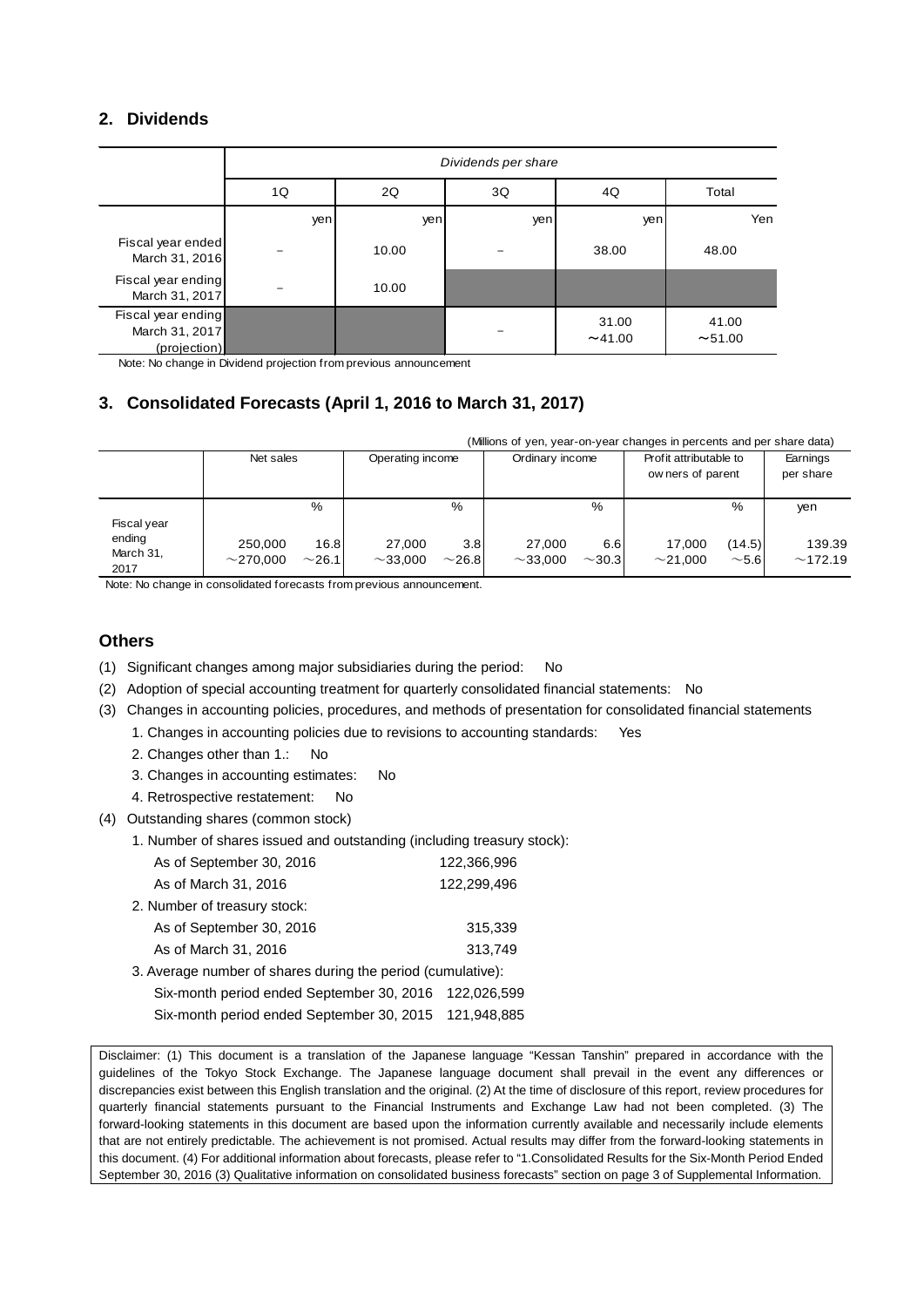# **Supplemental Information – Index**

|    |                                                                                      | Page           |
|----|--------------------------------------------------------------------------------------|----------------|
| 1. | Consolidated Results for the Six-Month Period Ended September 30, 2016               | 1              |
|    | (1) Analysis of consolidated business results                                        | 1              |
|    | (2) Analysis of consolidated financial position                                      | 2              |
|    | (3) Qualitative information on consolidated business forecasts                       | 3              |
|    |                                                                                      |                |
| 2. | Other Information in Summary                                                         | 3              |
|    | (1) Changes in accounting principles, changes in accounting estimates and            | 3              |
|    | retrospective restatements                                                           |                |
|    | (2) Additional information                                                           | 3              |
|    |                                                                                      |                |
| 3. | Consolidated Financial Statements for the Six-Month Period Ended September 30, 2016  | 4              |
|    | (1) Consolidated Balance Sheets                                                      | 4              |
|    | (2) Consolidated Income Statement and Consolidated Statement of Comprehensive Income | 6              |
|    | <b>Consolidated Income Statement</b>                                                 | 6              |
|    | Consolidated Statement of Comprehensive Income                                       | $\overline{7}$ |
|    | (3) Note regarding going concern assumptions                                         | 8              |
|    | (4) Material changes in shareholders' equity                                         | 8              |
|    | (5) Segment information                                                              | 8              |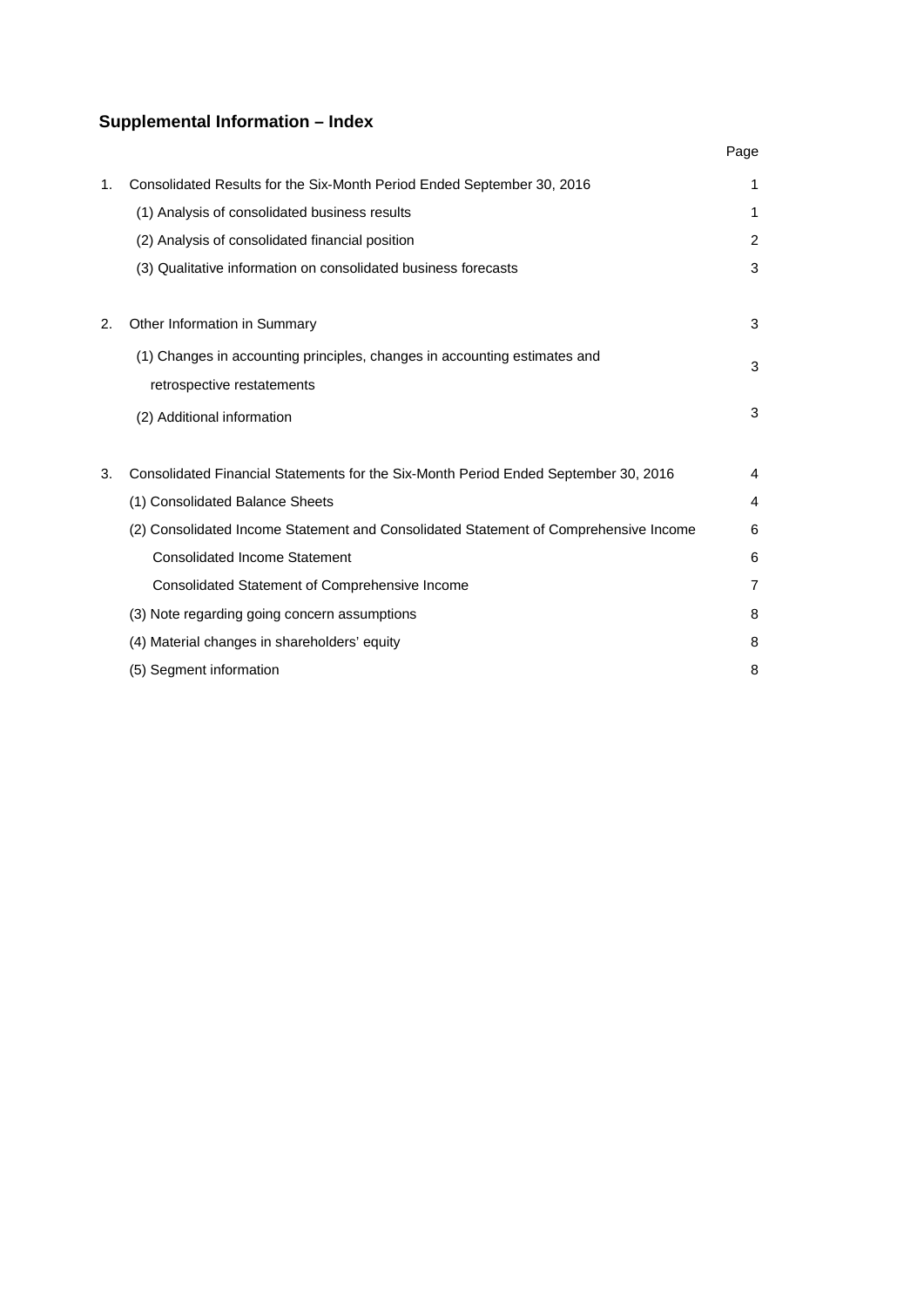#### **1. Consolidated Results for the Six-Month Period Ended September 30, 2016**

#### (1) Analysis of consolidated business results

The Square Enix group (the "Group") is continuing determined efforts to strengthen the competitiveness and profitability of its business segments of Digital Entertainment, Amusement, Publication and Merchandising. Net sales for the six-month period ended September 30, 2016 totaled ¥106,347 million (an increase of 23.1% from the same period of the prior fiscal year), operating income amounted to ¥11,115 million (a decrease of 11.7**%** from the same period of the prior fiscal year), ordinary income amounted to ¥8,378 million (a decrease of 35.2% from the same period of the prior fiscal year), and profit attributable to owners of parent amounted to ¥5,495 million (a decrease of 25.0% from the same period of the prior fiscal year).

A discussion of results by segment for the six-month period ended September 30, 2016 follows.

#### • Digital Entertainment

The Digital Entertainment segment consists of planning, development, distribution, and operation of digital entertainment content primarily in the form of game. Digital entertainment content is offered to meet customer lifestyles across a variety of usage environments such as consumer game consoles (including handheld game machines), personal computers and smart devices.

During the six-month period ended September 30, 2016, in the area of content for platforms such as smart devices and PC browser, our established lineup of popular games is continuing to show strong performances. In addition to this, new game titles such as "MOBIUS FINAL FANTASY," "HOSHI NO DRAGON QUEST," "FINAL FANTASY BRAVE EXVIUS" and "Grimms Notes," released in the preceding fiscal year, are contributing to revenue generation from the beginning of this fiscal year.

In the area of console games, the latest titles, "DEUS EX MANKIND DIVIDED" and the PlayStation®4 version of "RISE OF THE TOMB RAIDER" were released on top of strong download sales of catalogue titles released previously. Net sales and operating income in the Digital Entertainment segment totaled ¥78,310million (an increase of 30.1% from the same period of the prior fiscal year), and ¥12,126million (a decrease of 6.1% from the same period of the prior fiscal year), respectively.

#### • Amusement

The Amusement segment consists of the operation of amusement facilities and planning, development, and distribution of arcade game machines and related products for amusement facilities.

During the six-month period ended September 30, 2016, amusement machines such as "THEATRHYTHM FINAL FANTASY All-star Carnival" were released, and the operation of the amusement facilities has been showing steady performance.

Net sales and operating income in the Amusement segment totaled ¥21,275million (an increase of 11.9% from the same period of the prior fiscal year), and ¥2,093million (a decrease of 3.9% from the same period of the prior fiscal year), respectively.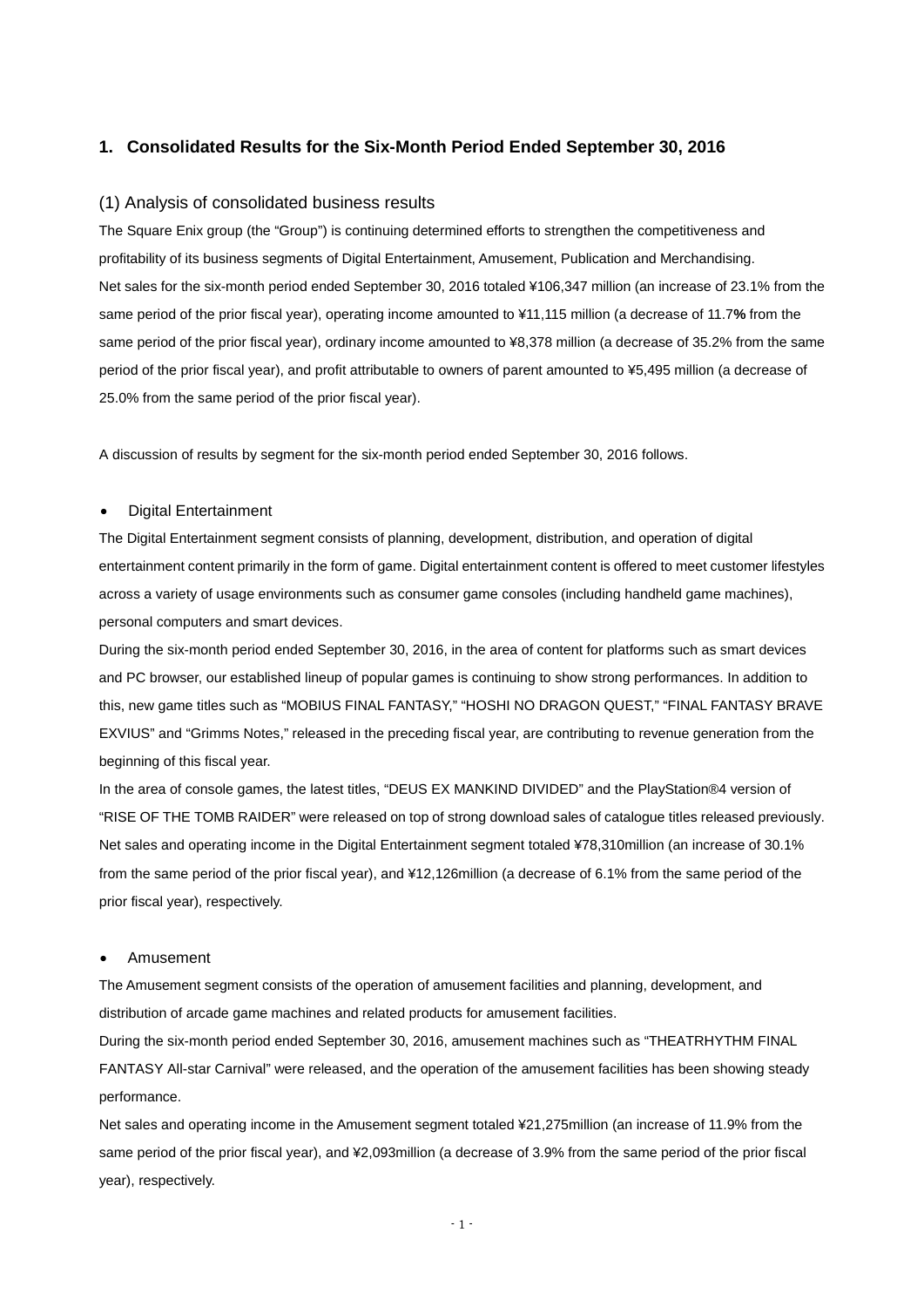#### **Publication**

The Publication segment consists of publication and licensing of comic magazines, comic books, and game strategy guides.

During the six-month period ended September 30, 2016, sales of comic books declined while royalty revenues from e-comics licensing increased compared to the same period of the prior fiscal year.

Net sales and operating income in the Publication segment totaled ¥4,553 million (a decrease of 8.9% from the same period of the prior fiscal year) and ¥956million (a decrease of 9.7% from the same period of the prior fiscal year), respectively.

#### **Merchandising**

The Merchandising segment consists of planning, production, distribution, and licensing of derivative products of IPs owned by the Group.

During the six-month period ended September 30, 2016, sales and licensing performed steadily thanks to character goods and soundtracks derived from the Group's own IPs as well as character goods originated in renowned third-party IPs.

Net sales and operating income in the Merchandising segment totaled ¥3,044million (an increase of 18.0% from the same period of the prior fiscal year), and ¥1,095million (an increase of 23.5% from the same period of the prior fiscal year), respectively.

#### (2) Analysis of consolidated financial position

#### • Assets

As of September 30, 2016, total current assets were ¥186,705 million, a decrease of ¥7,974 million compared to March 31, 2016. This was mainly due to decreases in cash and deposits of ¥12,684 million and notes and accounts receivable of ¥3,562 million, while content production account increased by ¥5,779 million. As of September 30, 2016, total non-current assets were ¥33,805 million, a decrease of ¥4,246 million compared to March 31, 2016. This was mainly due to a decrease in investments and other assets of ¥2,865 million.

As a result, total assets were ¥220,510 million, a decrease of ¥12,220 million compared to March 31, 2016.

**Liabilities** 

As of September 30, 2016, total current liabilities were ¥45,581 million, a decrease of ¥10,156 million compared to March 31, 2016. This was mainly due to decreases in notes and accounts payable-trade of ¥1,726 million, short-term loans payable of ¥1,893 million, income taxes payable of ¥3,282 million and the other on current liabilities of ¥3,022 million. As of September 30, 2016, total non-current liabilities were ¥7,360 million, a decrease of ¥850 million compared to March 31, 2016.

As a result, total liabilities were ¥52,941 million, a decrease of ¥11,006 million compared to March 31, 2016.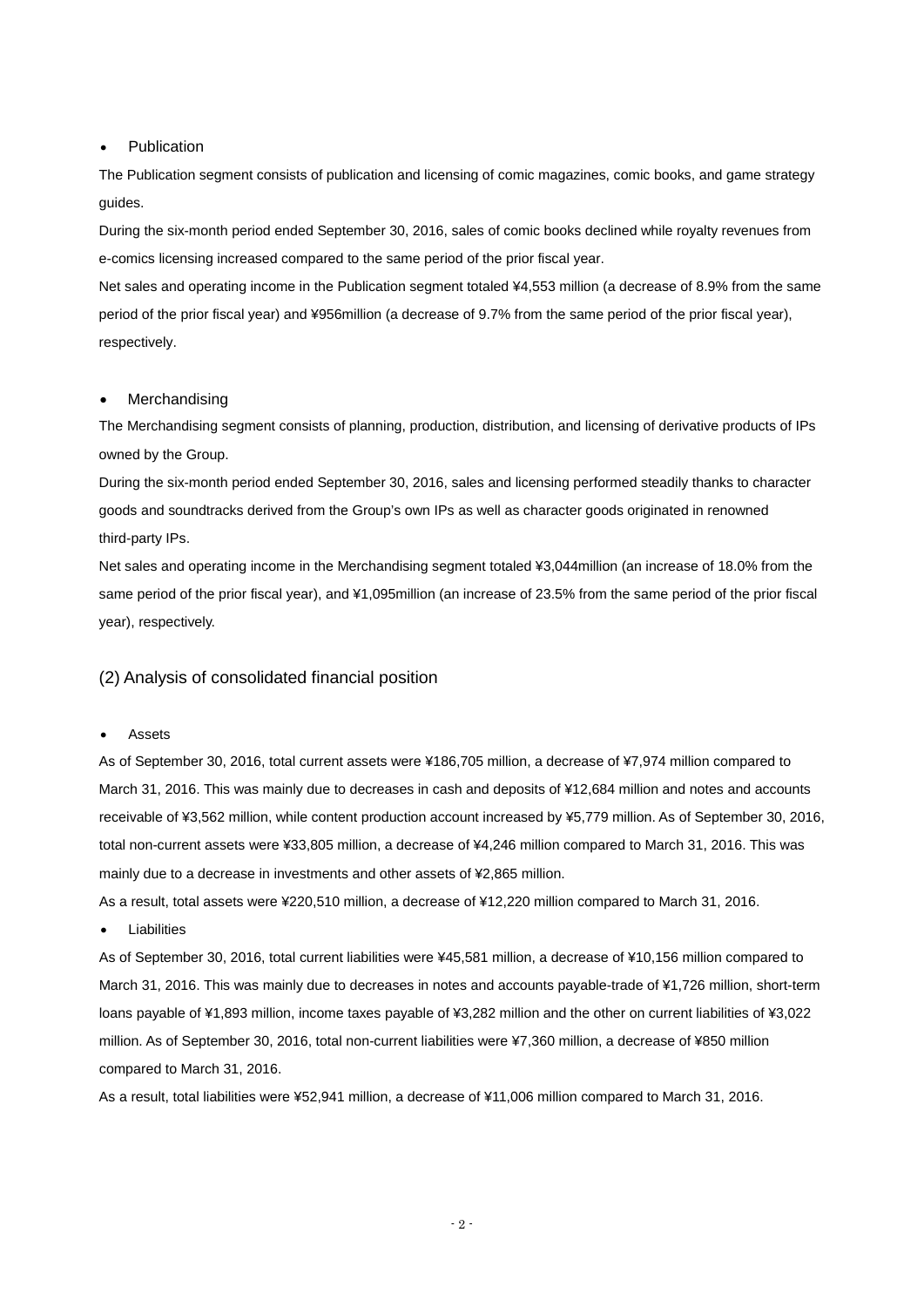#### Net assets

As of September 30, 2016, net assets were ¥167,569 million, a decrease of ¥1,214 million compared to March 31, 2016. This was mainly due to profit attributable to owners of parent of ¥5,495 million, dividend payments of ¥4,635 million and a decrease in foreign currency translation adjustments of ¥2,409 million. As a result, the consolidated equity ratio stood at 75.6% (72.2% as of March 31, 2016).

#### (3) Qualitative information on consolidated business forecasts

The business environment surrounding the Group is in the midst of major changes, where consumer needs for content suitable to smart devices such as smartphones and tablet PCs are rapidly expanding, while the console game markets in North America and Europe are increasingly getting competitive and oligopolistic. The Group is focusing all efforts to achieve growth coupled with profits on a solid revenue foundation through introduction of flexible content development conforming to the ever-changing environment as well as diversification of profit opportunities.

Given the environmental changes described above, it is expected that the consolidated forecasts for financial results will fluctuate ever-larger. The Group, therefore, has made consolidated forecasts in a range of forecasted figures in lieu of specific figures.

#### **2. Other Information in Summary**

# (1) Changes in accounting principles, changes in accounting estimates and retrospective restatements

#### (Changes in accounting policy)

(Application of Practical Solution on a change in depreciation method due to Tax Reform 2016) Effective from the beginning of the fiscal year ended March 31, 2017, the Group has adopted the "Practical Solution on a change in depreciation method due to Tax Reform 2016" (ASBJ Practical Issues Task Force (PITF) No.32, June 17, 2016), with the revision of the Corporation Tax Act. Consequently, the Group has changed the depreciation method of structures and facilities attached to buildings acquired on and after April 1, 2016 from declining-balance method to straight-line method.

There is minimal impact to profits or losses for the six-month period ended September 30, 2016, as a result of this change.

#### (2) Additional information

(Application of Revised Implementation Guidance on Recoverability of Deferred Tax Assets) Effective from the beginning of the fiscal year ended March 31, 2017, the Group has adopted the "Revised Implementation Guidance on Recoverability of Deferred Tax Assets" (ASBJ Guidance No. 26, March 28, 2016).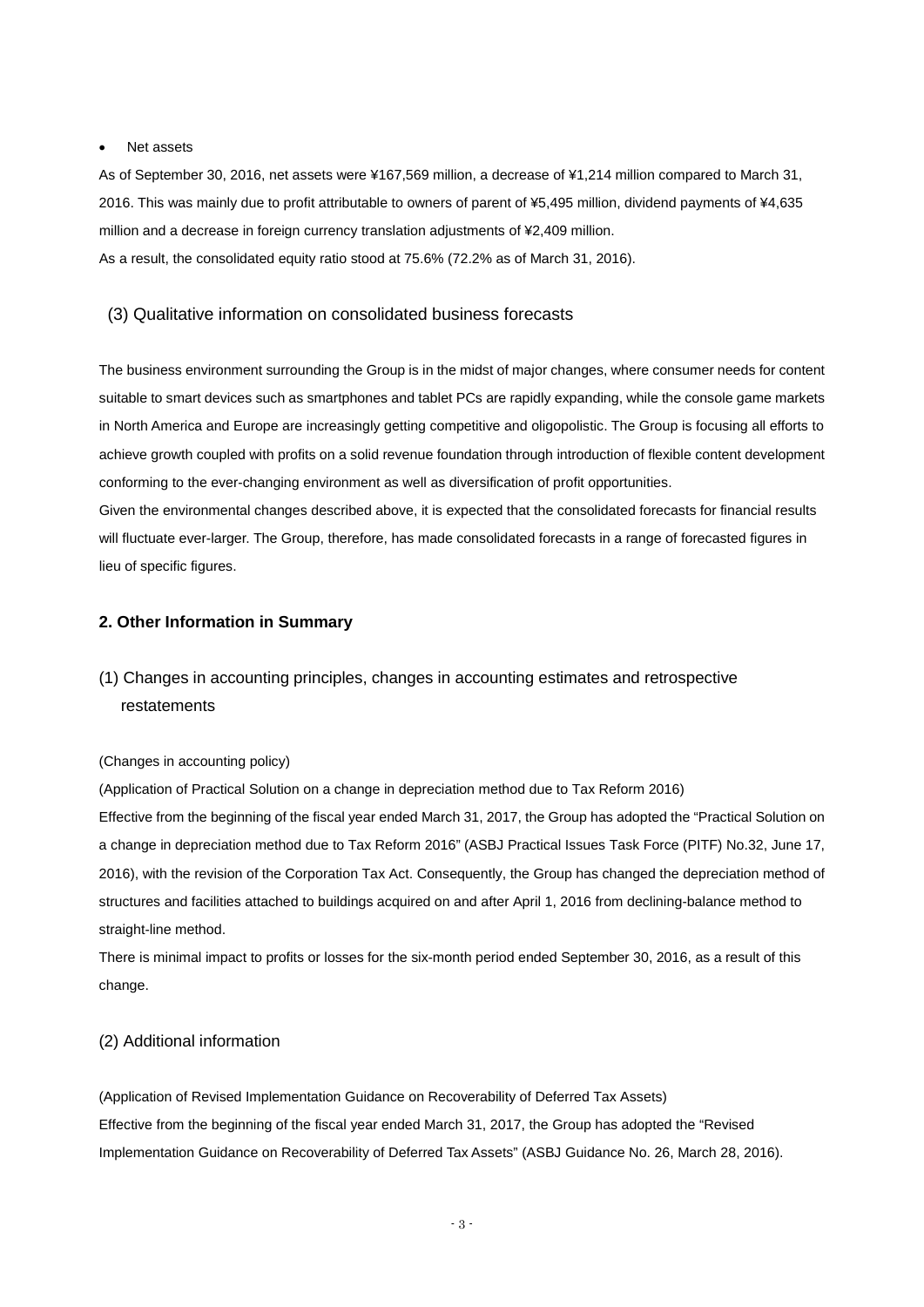# **3. Consolidated Financial Statements for the Six-Month Period Ended September 30, 2016**

(1) Consolidated Balance Sheets

|                                     |                      | (Millions of yen)        |
|-------------------------------------|----------------------|--------------------------|
|                                     | As of March 31, 2016 | As of September 30, 2016 |
| Assets                              |                      |                          |
| Current assets                      |                      |                          |
| Cash and deposits                   | 117,306              | 104,621                  |
| Notes and accounts receivable-trade | 21,487               | 17,924                   |
| Merchandise and finished goods      | 2,428                | 3,536                    |
| Work in progress                    | 109                  | 57                       |
| Raw materials and supplies          | 233                  | 274                      |
| Content production account          | 41,419               | 47,198                   |
| Other                               | 11,837               | 13,236                   |
| Allowance for doubtful accounts     | (143)                | (145)                    |
| Total current assets                | 194,679              | 186,705                  |
| Non-current assets                  |                      |                          |
| Property, plant and equipment       | 13,748               | 13,684                   |
| Intangible assets                   | 6,447                | 5,130                    |
| Investments and other assets        | 17,856               | 14,990                   |
| Total non-current assets            | 38,052               | 33,805                   |
| Total assets                        | 232,731              | 220,510                  |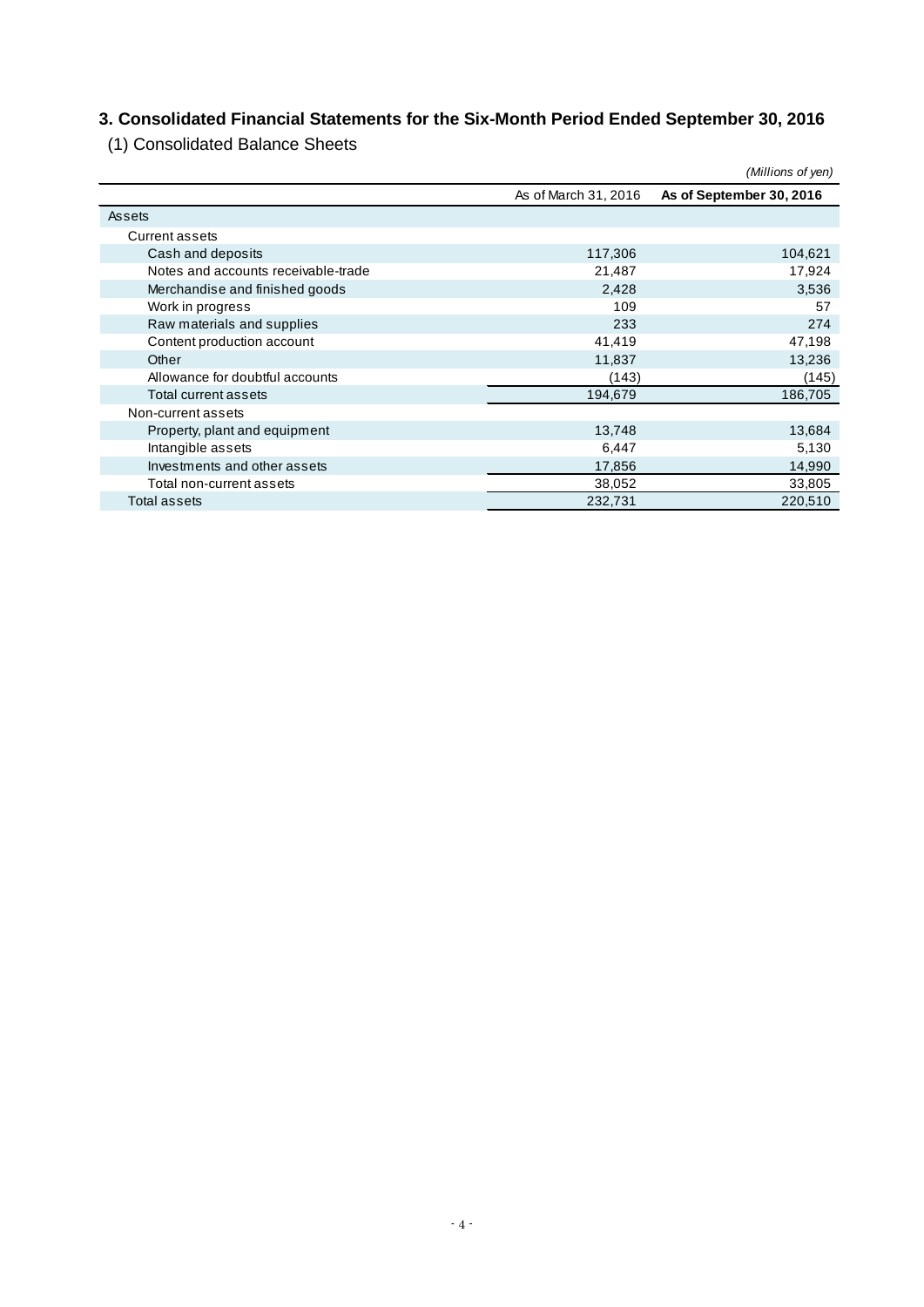|                                                       |                      | (Millions of yen)        |
|-------------------------------------------------------|----------------------|--------------------------|
|                                                       | As of March 31, 2016 | As of September 30, 2016 |
| Liabilities                                           |                      |                          |
| <b>Current liabilities</b>                            |                      |                          |
| Notes and accounts payable-trade                      | 14,671               | 12,944                   |
| Short-term loans payable                              | 9.722                | 7.828                    |
| Income taxes payable                                  | 5,726                | 2,443                    |
| Provision for bonuses                                 | 2,672                | 2,151                    |
| Provision for sales returns                           | 3,334                | 3,634                    |
| Provision for loss on game arcade closings            | 75                   | 71                       |
| Asset retirement obligations                          | 5                    |                          |
| Other                                                 | 19,529               | 16,507                   |
| <b>Total current liabilities</b>                      | 55,737               | 45,581                   |
| Non-current liabilities                               |                      |                          |
| Provision for directors' retirement benefits          | 162                  | 88                       |
| Provision for loss on game arcade closings            | 127                  | 105                      |
| Net defined benefit liability                         | 2,747                | 2,727                    |
| Asset retirement obligations                          | 2,355                | 2,449                    |
| Other                                                 | 2,819                | 1,990                    |
| Total non-current liabilities                         | 8,210                | 7,360                    |
| <b>Total liabilities</b>                              | 63,948               | 52,941                   |
| Net assets                                            |                      |                          |
| Shareholders' equity                                  |                      |                          |
| Capital stock                                         | 23,753               | 23,822                   |
| Capital surplus                                       | 52,993               | 53,062                   |
| Retained earnings                                     | 95,581               | 96,441                   |
| Treasury stock                                        | (888)                | (893)                    |
| Total shareholders' equity                            | 171,439              | 172,432                  |
| Accumulated other comprehensive income                |                      |                          |
| Valuation difference on available-for-sale securities | 341                  | 472                      |
| Foreign currency translation adjustment               | (3,207)              | (5,617)                  |
| Remeasurements of defined benefit plans               | (607)                | (522)                    |
| Total accumulated other comprehensive income          | (3, 474)             | (5,667)                  |
| Subscription rights to shares                         | 374                  | 419                      |
| Non-controlling interests                             | 443                  | 384                      |
| Total net assets                                      | 168,783              | 167,569                  |
| Total liabilities and net assets                      | 232,731              | 220,510                  |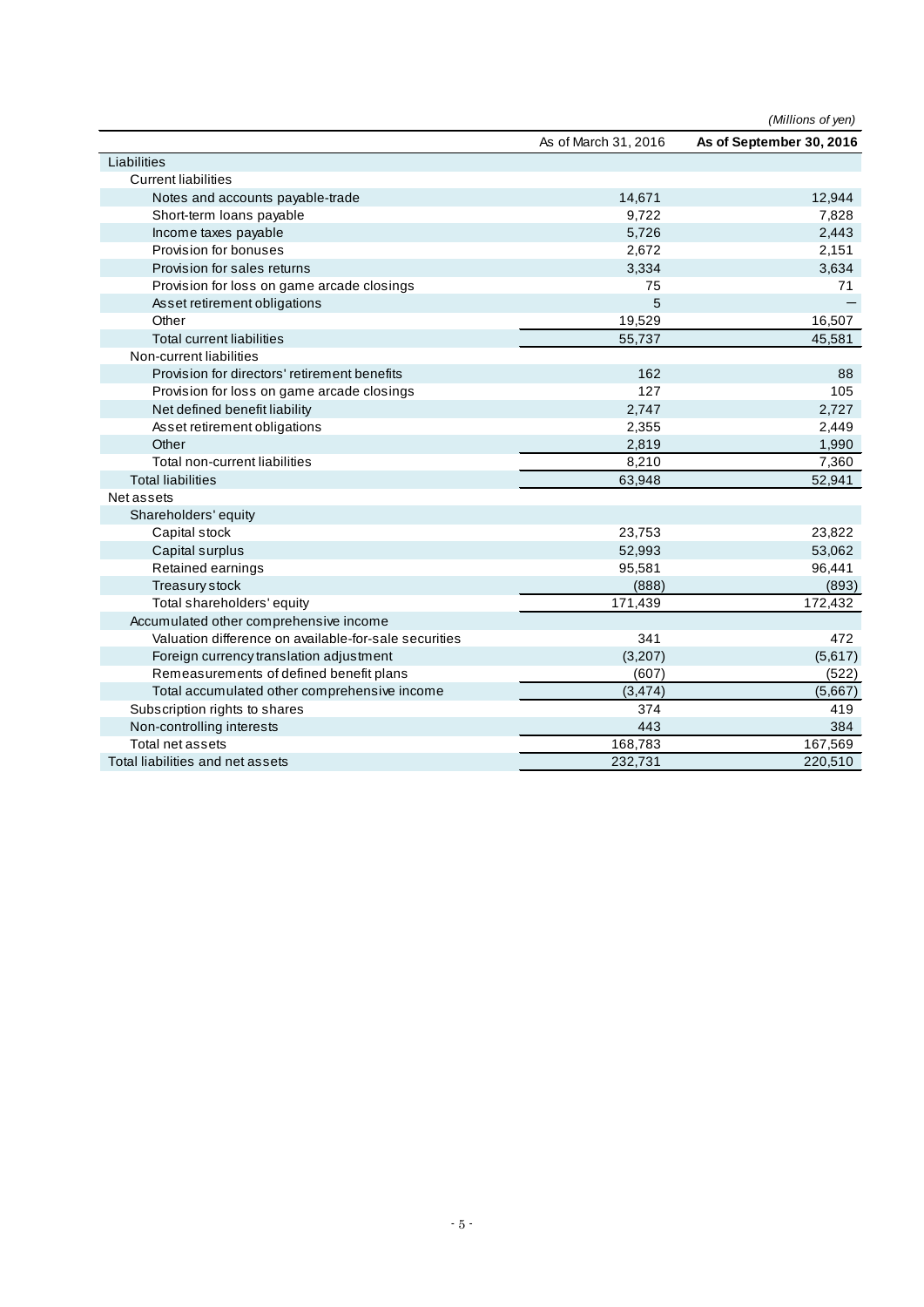|                                                           |                    | (Millions of yen)       |
|-----------------------------------------------------------|--------------------|-------------------------|
|                                                           | Six months ended   | <b>Six months ended</b> |
|                                                           | September 30, 2015 | September 30, 2016      |
| Net sales                                                 | 86,360             | 106,347                 |
| Cost of sales                                             | 41,936             | 56,306                  |
| Gross profit                                              | 44,424             | 50,040                  |
| Reversal of provision for sales returns                   | 4,926              | 3,138                   |
| Provision for sales returns                               | 3,953              | 3,776                   |
| Gross profit-net                                          | 45,397             | 49,402                  |
| Selling, general and administrative expenses              | 32,813             | 38,287                  |
| Operating income                                          | 12,583             | 11,115                  |
| Non-operating income                                      |                    |                         |
| Interest income                                           | 44                 | 36                      |
| Dividend income                                           | $\overline{7}$     | $\mathbf 0$             |
| Subsidy income                                            | 178                | $\Omega$                |
| Gain on forgiveness of payable for group tax              |                    | 62                      |
| Foreign exchange gains                                    | 104                |                         |
| Miscellaneous income                                      | 80                 | 44                      |
| Total non-operating income                                | 416                | 144                     |
| Non-operating expenses                                    |                    |                         |
| Interest expenses                                         | 28                 | 30                      |
| Commission fee                                            | $\overline{7}$     | $\overline{4}$          |
| Office transfer related expenses                          | 33                 | 7                       |
| Foreign exchange losses                                   |                    | 2,829                   |
| Miscellaneous loss                                        | $\mathbf 0$        | 8                       |
| Total non-operating expenses                              | 69                 | 2.881                   |
| Ordinary income                                           | 12,930             | 8,378                   |
| Extraordinary income                                      |                    |                         |
| Gain on sales of non-current assets                       | 10                 |                         |
| Gain on reversal of subscription rights to shares         | 19                 | 20                      |
| Total extraordinary income                                | 30                 | 20                      |
| <b>Extraordinary losses</b>                               |                    |                         |
| Loss on retirement of non-current assets                  | 41                 | 120                     |
| Loss on valuation of share of subsidiaries and associates | 1,130              |                         |
| Other                                                     | 92                 | 13                      |
| Total extraordinary losses                                | 1,264              | 133                     |
| Profit before income taxes                                | 11,696             | 8,265                   |
| Income taxes-current                                      | 4,197              | 1,869                   |
| Income taxes-deferred                                     | 170                | 897                     |
| Total income taxes                                        | 4,367              | 2,767                   |
| Profit                                                    | 7,328              | 5,498                   |
| Profit attributable to non-controlling interests          | 4                  | 2                       |
| Profit attributable to owners of parent                   | 7,324              | 5.495                   |

# (2) Consolidated Income Statement and Consolidated Statement of Comprehensive Income Consolidated Income Statement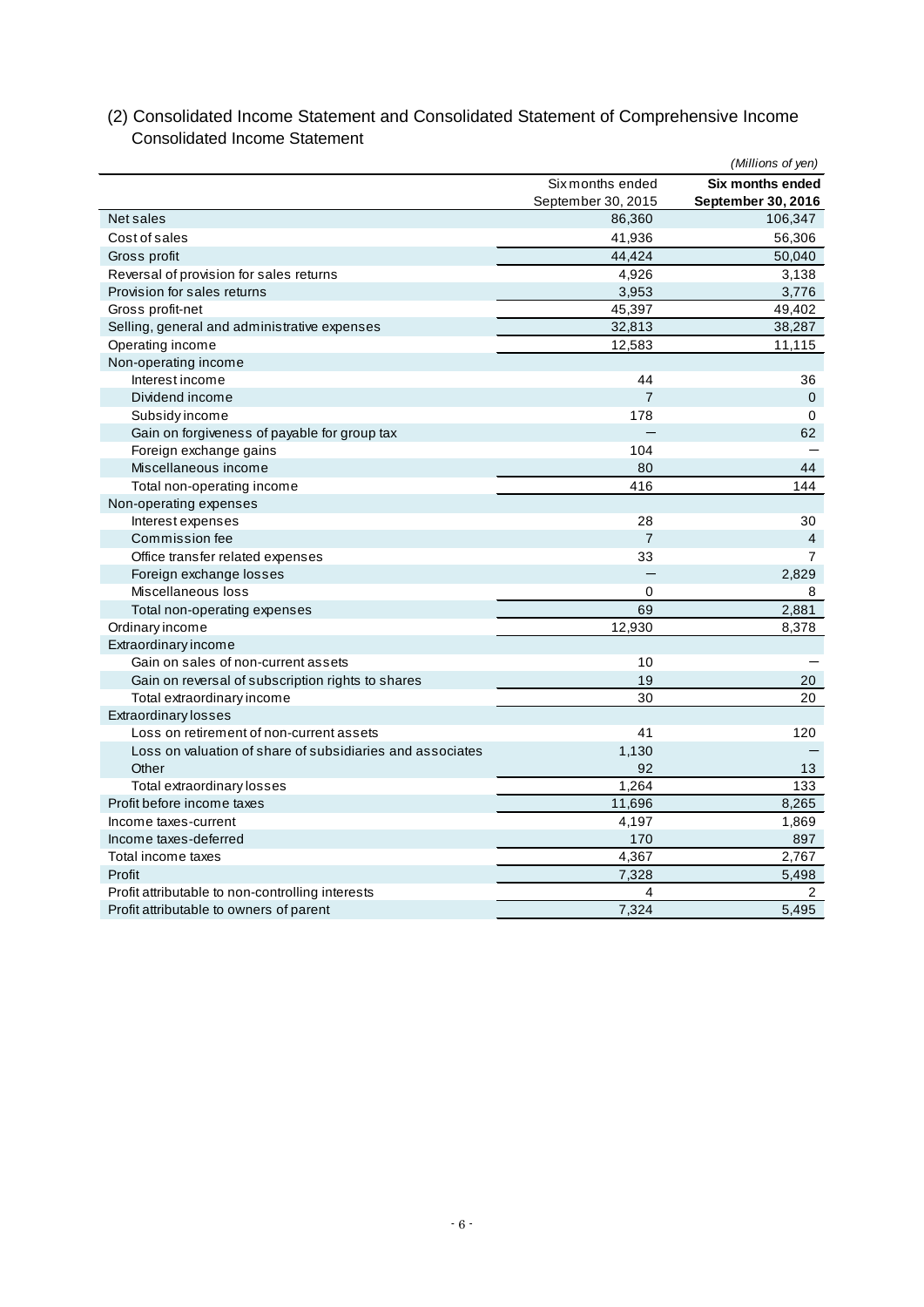# Consolidated Statement of Comprehensive Income

|                                                                |                    | (Millions of yen)  |
|----------------------------------------------------------------|--------------------|--------------------|
|                                                                | Six months ended   | Six months ended   |
|                                                                | September 30, 2015 | September 30, 2016 |
| Profit                                                         | 7,328              | 5,498              |
| Other comprehensive income                                     |                    |                    |
| Valuation difference on available-for-sale securities          | (338)              | 131                |
| Foreign currency translation adjustment                        | (134)              | (2,470)            |
| Remeasurements of defined benefit plans                        | 32                 | 85                 |
| Total other comprehensive income                               | (440)              | (2, 254)           |
| Comprehensive income                                           | 6.888              | 3,243              |
| (Breakdown)                                                    |                    |                    |
| Comprehensive income attributable to owners of parent          | 6,887              | 3,302              |
| Comprehensive income attributable to non-controlling interests | 0                  | (58)               |